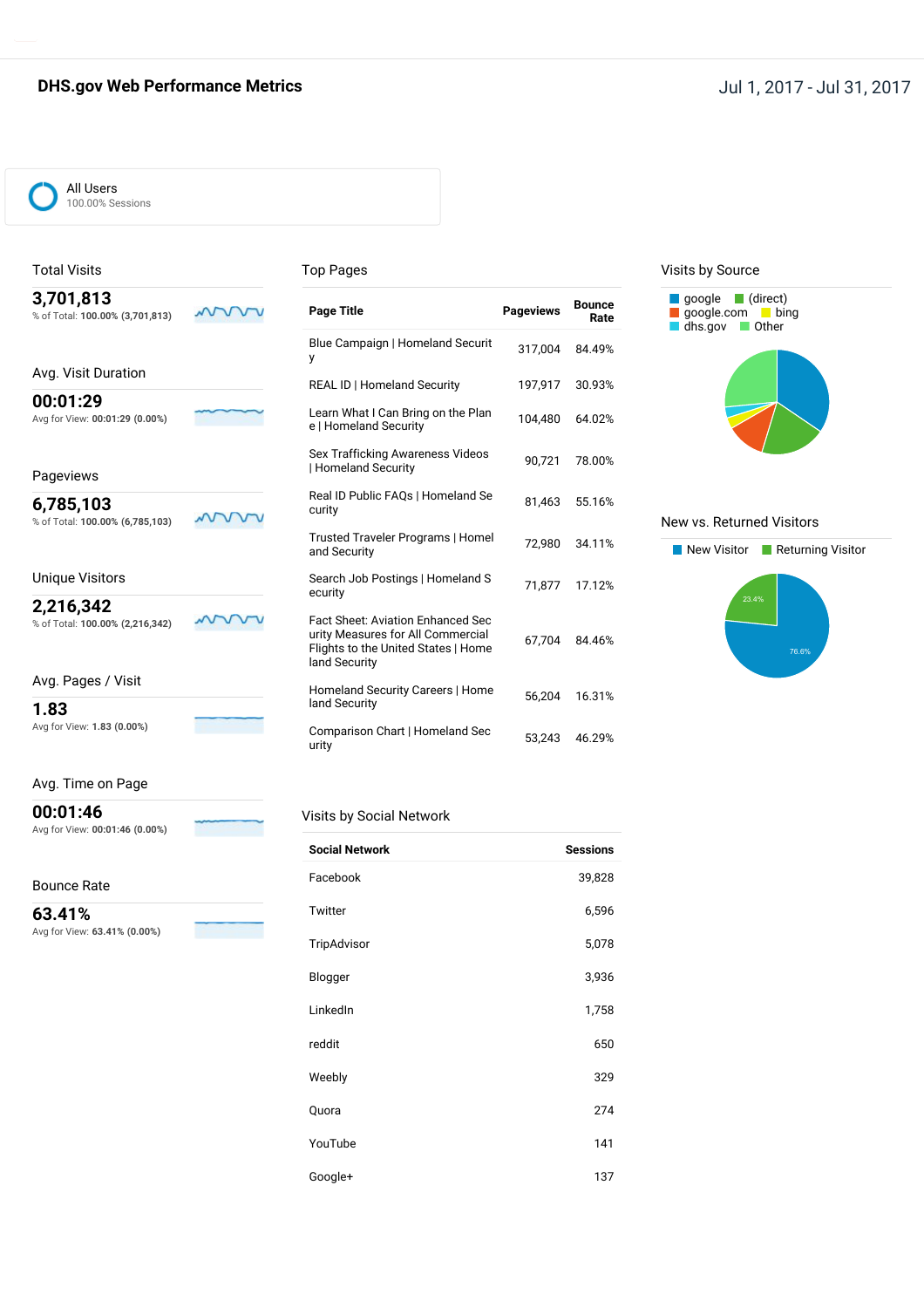## **DHS.gov Search Performance Metrics Jul 1, 2017 - Jul 31, 2017**



#### Visits to DHS.gov

**3,701,813** % of Total: **100.00% (3,701,813)**

**100,842** % of Total: **100.00% (100,842)**

#### Total External Searches (Google)

**839,955** % of Total: **22.69% (3,701,813)**

mww

mnn

www

| <b>Search Term</b>           | <b>Total Unique</b><br><b>Searches</b> | Organic<br><b>Searches</b> |
|------------------------------|----------------------------------------|----------------------------|
| careers                      | 857                                    | 9                          |
| laptop ban                   | 811                                    | 18                         |
| esta                         | 702                                    | 9                          |
| case status                  | 611                                    | 36                         |
| global entry applica<br>tion | 519                                    | 27                         |
| forms                        | 456                                    | 55                         |
| active shooter               | 446                                    | 36                         |
| global entry                 | 437                                    | 0                          |
| jobs opportunities           | 401                                    | 9                          |
| check my case stat<br>us     | 364                                    | 9                          |

Top Internal Searches by Search Term

#### New vs. Returned Visitors



#### Avg. Visits per Visitor



#### Top External Searches (Google - as reported)

| <b>Page Title</b>                                                                                | <b>Sessions</b> |
|--------------------------------------------------------------------------------------------------|-----------------|
| Blue Campaign   Homeland Security                                                                | 231,058         |
| Learn What I Can Bring on the Plane   H<br>omeland Security                                      | 80,588          |
| Homeland Security   Home                                                                         | 69,326          |
| Sex Trafficking Awareness Videos   Ho<br>meland Security                                         | 55,776          |
| Identify a Victim   Homeland Security                                                            | 21,104          |
| Get a Green Card   Homeland Security                                                             | 20,612          |
| Cross U.S. Borders   Homeland Security                                                           | 16,894          |
| Real ID Public FAQs   Homeland Securit<br>у                                                      | 16,858          |
| Comparison Chart   Homeland Security                                                             | 13,577          |
| TSA to Notify Travelers of Upcoming 20<br>18 Real ID Airport Enforcement   Homel<br>and Security | 10,461          |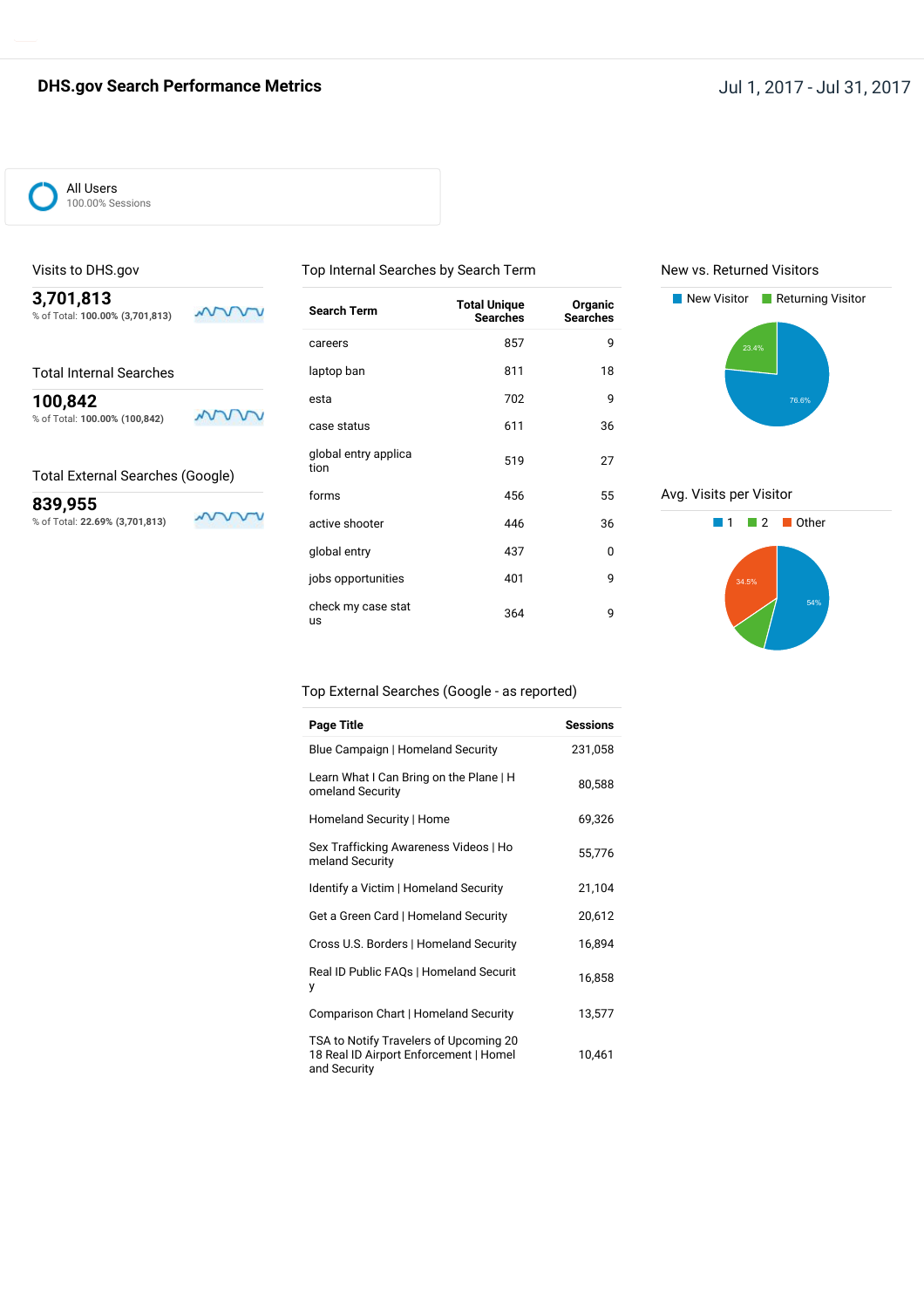Time Period: 07/01/2017 –07/31/2017

# **Voice of the Customers**

## **Feedback:**

- The major customer issues to improve on the DHS.gov site include making content easier to find, label pages and navigation to help customers find relevant content quickly and easily.
- Other items to improve on the DHS.gov site include simplifying links and navigation choices, making navigation more intuitive, and remediating broken links.

Complete list available upon request

(Source: Survey Monkey)

## **Recommendations:**

We continue to review and work on recommendations from DHS.gov metrics reports. The DHS.gov Web Team documents and analyzes the success of improvements through metrics in addition to emerging technologies, recommendations and actions.

## **Actions Taken:**

**Difficulty Finding Content, Feeling Lost and Mislabeled Links:** The DHS.gov Web Team continues to implement more left navigation throughout site and restructure content and hyperlinks to promote a more productive, user-friendly experience.

**Increase Visibility:** This past quarter, the DHS.gov Web Communications team identified the top 200 pages according to Google Analytics and updated the "Frequently Request Pages" section of the site to reflect customer needs.

**Improved Usage Analytics:** This past quarter, the DHS.gov Web Communications team installed Google Analytics tracking code to all DHS.gov homepage rotators to identify how many clicks rotators are receiving and which homepage content is attracting the most attention by site users.

### **Technical Improvements:**

- Changed Blog Aggregate Page
- Upgraded our Content Management System to latest version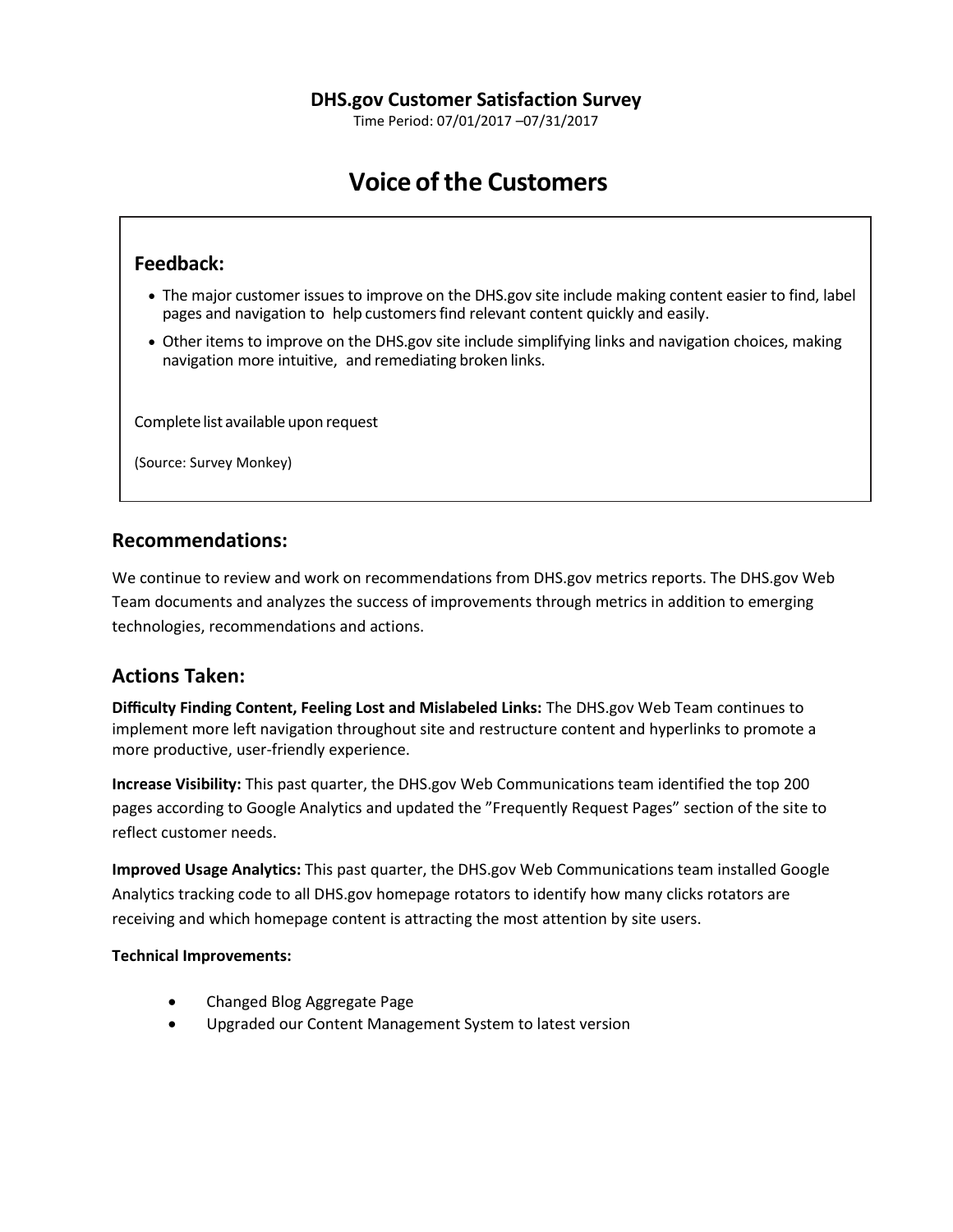## **DHS.gov Customer Satisfaction Survey**

Time Period: 07/01/2017- 07/31/2017

## **Overall Customer Satisfaction Score 68.70**

## **How would you rate your overall experience today? 63.93**

| <b>Answer Choices</b>                                                                                       | <b>Responses</b> | Points        | Score        |
|-------------------------------------------------------------------------------------------------------------|------------------|---------------|--------------|
| • Outstanding                                                                                               | 497              | 100           | 49700        |
| • Above Average                                                                                             | 720              | 75            | 54000        |
| • Average                                                                                                   | 723              | 50            | 36150        |
| • Below Average                                                                                             | 170              | 25            | 4250         |
| • Poor                                                                                                      | 144              | 0             | 0            |
| Total                                                                                                       | 2254             |               | 144100       |
| Were you able to complete the purpose of your visit?                                                        |                  |               | 58.30        |
| <b>Answer Choices</b>                                                                                       | <b>Responses</b> | Points        | Score        |
| • Yes                                                                                                       | 1314             | 100           | 131400       |
| $\blacksquare$ No                                                                                           | 940              | 0             | 0            |
| <b>Total</b>                                                                                                | 2254             |               | 131400       |
| Would you still return to this website if you could get this<br>information or service from another source? |                  |               | 85.49        |
| <b>Answer Choices</b>                                                                                       | <b>Responses</b> | Points        | Score        |
| • Yes                                                                                                       | 1927             | 100           | 192700       |
| $\cdot$ No                                                                                                  | 327              | 0             |              |
| Total                                                                                                       | 2254             |               | 192700       |
| Will you recommend this website to a friend or colleague?                                                   |                  |               | 79.90        |
| <b>Answer Choices</b>                                                                                       | <b>Responses</b> | <b>Points</b> | <b>Score</b> |
| • Yes                                                                                                       | 1801             | 100           | 180100       |
| $\cdot$ No                                                                                                  | 453              | 0             | 0            |
| Total                                                                                                       | 2254             |               | 180100       |
| Please describe your experience finding your way around                                                     |                  |               | 62.20        |
| (navigating) DHS.gov today.                                                                                 |                  |               |              |
| NOTE: Excludes "Other" responses                                                                            |                  |               |              |
|                                                                                                             |                  |               |              |
| <b>Answer Choices</b>                                                                                       | <b>Responses</b> | Points        | Score        |
| • Encountered no difficulties<br>· Had technical difficulties (e.g. error messages, broken links)           | 1290<br>76       | 100<br>0      | 129000<br>0  |
| . Links did not take me where I expected                                                                    | 153              | 0             | 0            |
| . Links / labels are difficult to understand, they are not intuitive                                        | 83               | 0             | 0            |
| . Navigated to general area but couldn't find the specific content needed                                   | 341              | 0             | 0            |
| . Too many links or navigational choices                                                                    | 59               | 0             | 0            |
| . Would often feel lost, not know where I was                                                               | 72               | 0             | 0            |
| Total                                                                                                       | 2074             |               | 129000       |
| How was your experience using our site search?                                                              |                  |               | 53.96        |
| NOTE: Excludes "Did not use search" and "Other" responses                                                   |                  |               |              |
| <b>Answer Choices</b>                                                                                       | <b>Responses</b> | Points        | Score        |
| · Encountered no difficulties                                                                               | 565              | 100           | 56500        |
| . I was not sure what words to use in my search                                                             | 88               | 0             | 0            |
| . Results were not helpful                                                                                  | 176              | 0             | 0            |
| . Results were not relevant to my search terms or needs                                                     | 105              | 0             | 0            |
| - Results were too similar / redundant                                                                      | 28               | 0             | 0            |

▪ Returned not enough or no results 66 0 0 ▪ Returned too many results 19 0 0